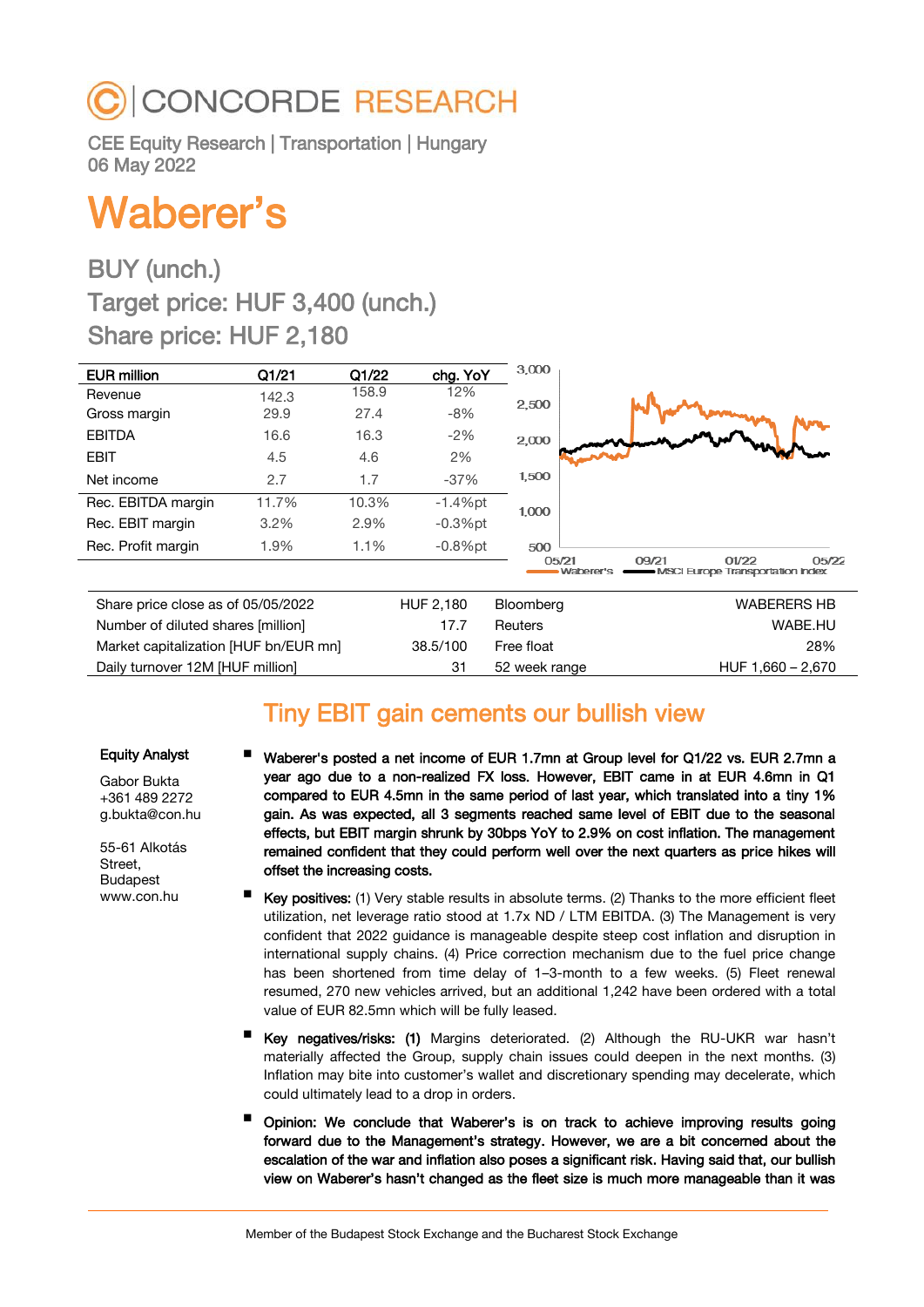2-3 years ago and partner contracts protect the Group to achieve a more stable financial performance. We leave our target price of HUF 3,400 a share unchanged, implying a 56% upside potential. We also stress that the company posts earnings in EUR terms and the HUF depreciation against EUR should be supportive for the share price.

Important events from April

#### Waberer's acquires the logistics operation of Gyarmati Trans

- Waberer's Group announced that its fully owned subsidiary, WSZL Kft or also known as the dominant part of Waberer's RCL unit, signed a purchase agreement of the logistics and domestic transportation activities of Gyarmati Trans Kft. However, the price of the transaction hasn't been disclosed.
- Gyarmati Trans focuses on refrigerated warehousing and transportation in Eastern Hungary, serving food industry (primarily meat) companies in e.g. Gyula and Oroshaza. Waberer's plans to acquire the customer base of Gyarmati Trans, but they don't intend to take over all assets of the company.
- $\checkmark$  Gyarmati Trans is expected to generate over HUF 1 bn in annual revenues for RCL segment (c. 1.6% of segment revenues). Serving the new customers could be integrated to Waberer's existing operation that provides room for significant synergy opportunities compared to the size of the transaction. The transaction is subject to customary anti-trust clearance and is expected to close by the beginning of Q3/22.
- Since the purchase price is yet to be known, it is difficult to assess the transaction. Gyarmati Trans suffered a setback in 2021, based on the latest financial reports of the company. Net profit amounted to HUF 80mn and HUF 94mn on revenues of over HUF 1.3bn and HUF 1.4bn in 2019 and 2020, respectively. However, revenues fell 15% YoY to HUF 1.16bn in 2021, while net profit came in at HUF 7mn (-93% YoY).

#### Bond issuance

 Further expansion of Waberer's is under way as the Company is in a very comfortable position in terms of its liquidity position. Waberer's issued a EUR 111mn 10Y fixed bond via private placement on the 1st of April. Pricing hasn't been disclosed, however, a cost of debt at below 5% in EUR would be very attractive given the spiking yields across developed markets and risk profile of Waberer's. In line with the strategy presented in December 2021 – the Company will use the proceeds to build its own warehouse, finance regional acquisitions and fleet replacement, as well as refinance its existing EUR 43.5mn loans (already executed). Accordingly, the remaining EUR 67.5mn will be used for organic and inorganic growth, including M&A activity in the Balkan according to the strategy.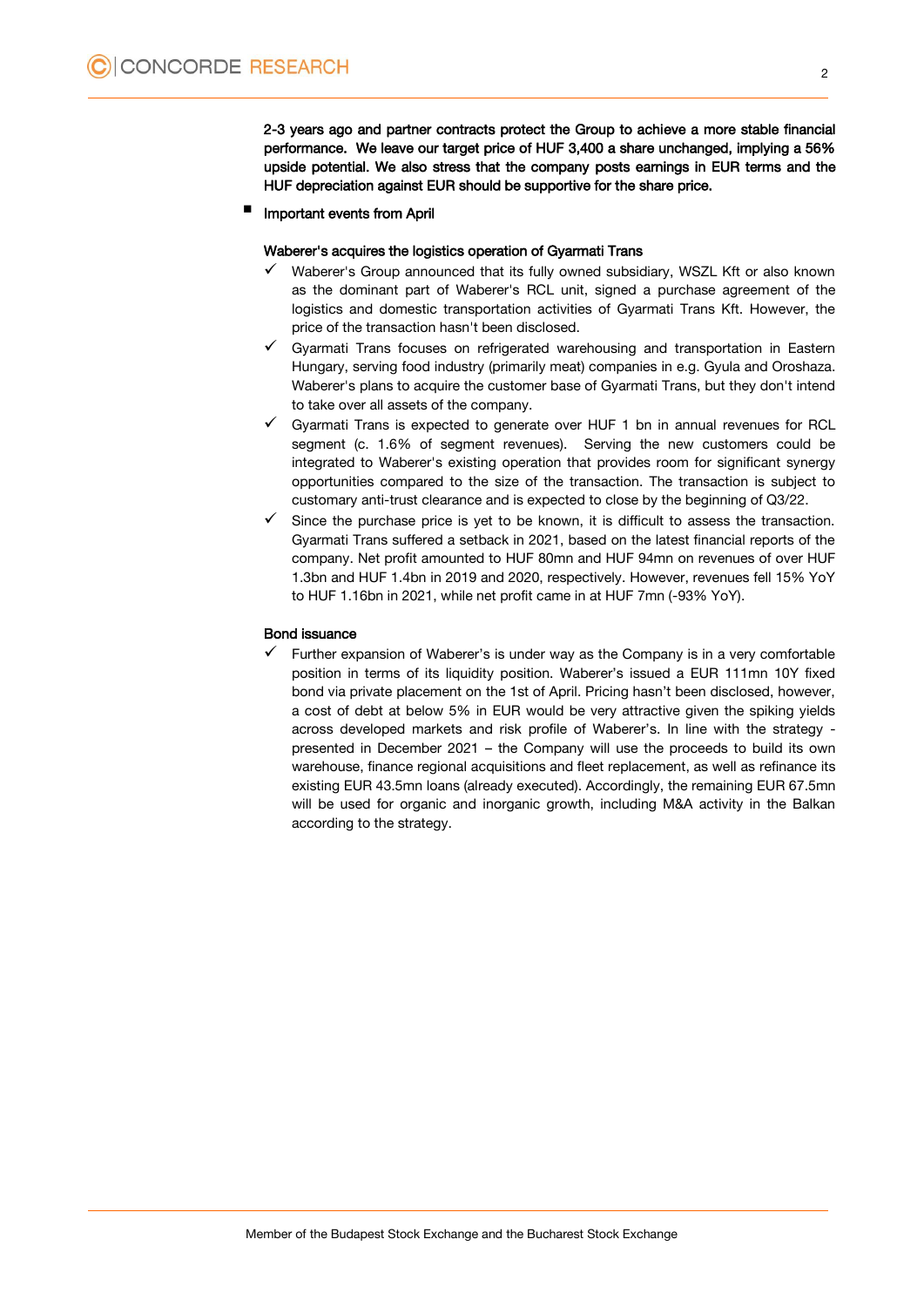| <u>UICONCONDE NESEANON</u><br>3 |                |       |                |                |                |                   |                         |
|---------------------------------|----------------|-------|----------------|----------------|----------------|-------------------|-------------------------|
|                                 |                |       |                |                |                |                   |                         |
| [EUR mn]                        |                |       | 2021           | 2022           |                | <b>Difference</b> |                         |
|                                 | Q <sub>1</sub> | Q2    | Q <sub>3</sub> | Q <sub>4</sub> | Q <sub>1</sub> |                   | $Y-o-Y$ Q-o-Q           |
| P&L                             |                |       |                |                |                |                   |                         |
| Revenue                         | 142.3          | 150.0 | 147.8          | 150.7          | 158.9          | 12%               | 5%                      |
| Gross profit                    | 29.9           | 32.6  | 31.3           | 31.9           | 27.4           | $-8%$             | $-14%$                  |
| <b>EBIT</b>                     | 4.5            | 7.7   | 6.6            | 8.3            | 4.6            | 2%                | $-45%$                  |
| <b>EBITDA</b>                   | 16.6           | 19.6  | 18.5           | 19.4           | 16.3           | $-2%$             | $-16%$                  |
| $-$ /TS                         | 6.4            | 8.7   | 9.2            | 8.4            | 6.0            | $-6%$             | $-29%$                  |
| - RCL                           | 7.2            | 7.9   | 7.0            | 6.2            | 7.4            | 3%                | 19%                     |
| - Other                         | 3.0            | 3.0   | 2.3            | 4.9            | 2.8            | $-7%$             | $-43%$                  |
| Net financials, tax             | (1.8)          | (1.6) | (3.3)          | (2.4)          | (2.9)          | 61%               | 21%                     |
| Net profit / (loss)             | 2.7            | 6.1   | 3.3            | 5.9            | 1.7            | $-37%$            | $-71%$                  |
| KPI's                           |                |       |                |                |                |                   |                         |
| Avg. no. of trucks              | 2,821          | 2,816 | 2,768          | 2,787          | 2,845          | 1%                | 2%                      |
| Avg. no. of employees           | 5,984          | 5,854 | 5,772          | 5,818          | 5,805          | $-3%$             | 0%                      |
| Avg. no. of truck drivers       | 3,541          | 3,451 | 3,401          | 3,479          | 3,500          | $-1%$             | 1%                      |
|                                 |                |       |                |                |                |                   |                         |
| Margins                         |                |       |                |                |                |                   |                         |
| Gross margin                    | 21.0%          | 21.7% | 21.2%          | 21.2%          | 17.2%          |                   | -3.8%pt -3.9%pt         |
| <b>EBIT</b> margin              | 3.2%           | 5.1%  | 4.5%           | 5.5%           | 2.9%           |                   | $-0.3%$ pt $-2.6%$ pt   |
| EBITDA margin                   | 11.7%          | 13.1% | 12.5%          | 12.9%          | 10.3%          |                   | $-1.4\%$ pt $-2.6\%$ pt |
| Net profit margin               | 1.9%           | 4.1%  | 2.2%           | 3.9%           | 1.1%           |                   | $-0.8\%$ pt $-2.8\%$ pt |

Source: Waberer's, Concorde Research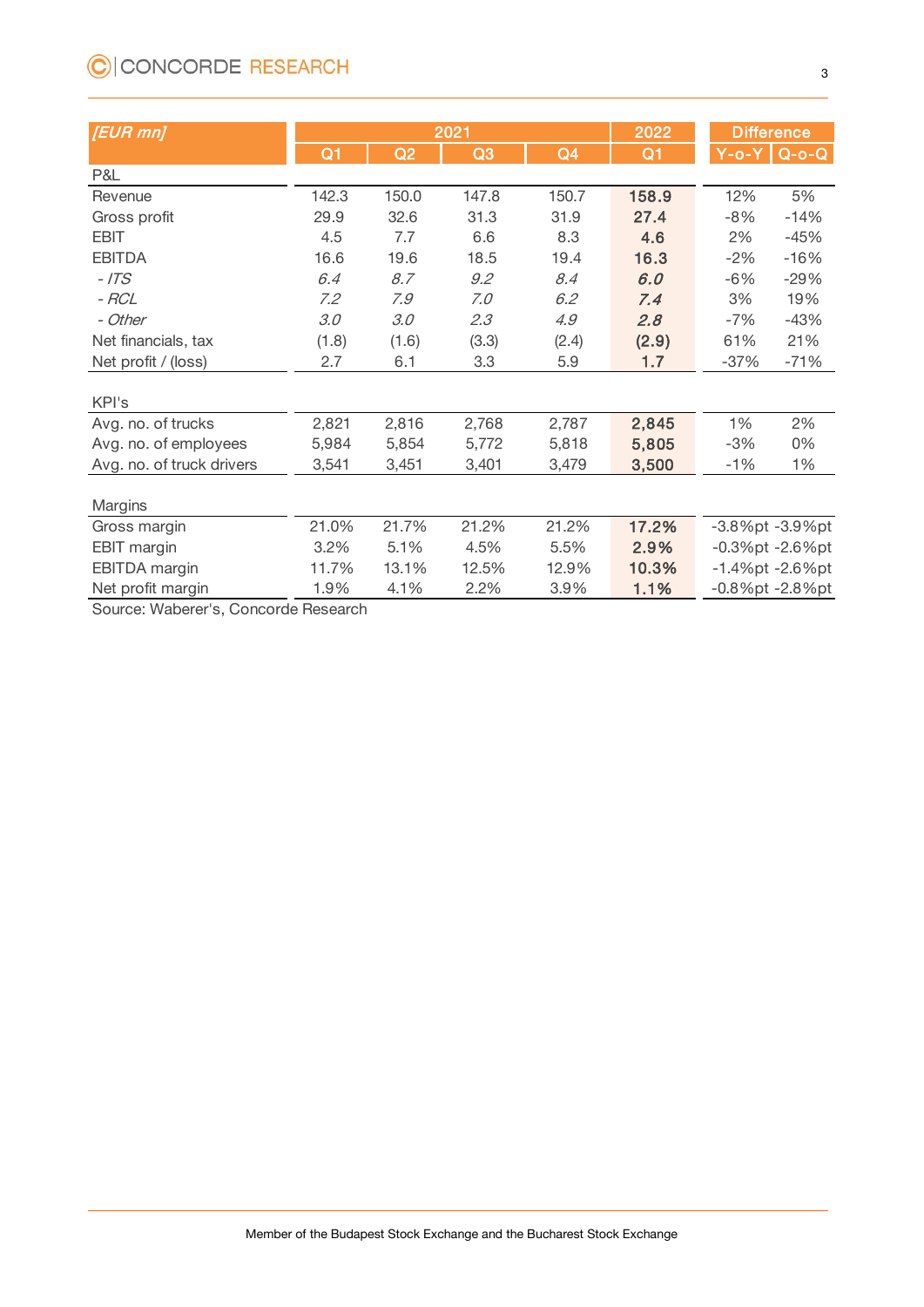Concorde Securities Ltd. does and seeks to do business with companies covered in its research reports. As a result, investors should be aware that the firm may have a conflict of interests that could affect the objectivity of this report. Investors should consider this report as only a single factor in making their investment decision. For analysts' certification and other important disclosures, please refer to the "Disclaimer" section at the end of this report.

### DISCLAIMER I.

This research report has been prepared by Concorde Securities Ltd., a full-service Hungarian investment banking, investment management and brokerage firm. Concorde Securities Ltd. is under the supervision of the National Bank of Hungary in its capacity as financial supervisory authority.

Concorde Securities Ltd. is registered in Hungary and does not have any subsidiaries, branches or offices outside of Hungary. Therefore we are not allowed to provide direct investment banking services to US investors and restrictions may apply to our potential investment banking services according to your country's jurisdiction.

Our salespeople, traders and other professionals may provide oral or written market commentary or trading strategies to our clients that reflect opinions that are their own and may be contrary to the opinions expressed in our research products, and our proprietary trading and investing businesses may make investment decisions that are inconsistent with the recommendations expressed by our analysts or traders.

Our research, sales and trading professionals are paid based on the profitability of the respective divisions of Concorde Securities Ltd., which from time-to-time may include revenues from the firm's capital market activity. Concorde Securities Ltd. does not prohibit analysts, salespeople and traders from maintaining a financial interest in the securities or futures of any companies that they cover or trade on their clients' behalf in strict compliance with the Hungarian Capital Markets Act.

#### ANALYSTS CERTIFICATION

The research analysts undersigned and responsible for the preparation of this report hereby certify that (i) the views expressed in this research report accurately reflect their personal views about any and all of the securities or issuers referred to in this research report; (ii) no part of the analysts' compensation was, is or will be directly or indirectly related to the specific recommendation or views expressed in this report and (iii) no part of their compensation is tied to any specific investment transactions performed by Concorde Securities Ltd.

Name and job title of individuals involved in the production of this report are disclosed at the end of this report.

Concorde Securities Ltd. is a leading manager and underwriter of Hungarian equity offerings. We have investment banking and other business relations with a substantial percentage of the companies traded on the Budapest Stock Exchange and covered by our research department. Concorde Securities Ltd, its directors and employees may have a position in these securities, which may change at any time.

Concorde Securities Ltd. acted as Lead Manager of the private and public share placement of the shares of FHB in 2003, Masterplast in 2012 and Duna House in 2016. Concorde Securities Ltd. acted as the Co-lead Manager of Gedeon Richter's exchangeable bond issue in September 2004. Concorde Securities Ltd. has provided financial advice to Magyar Telekom.

| Rating                 | <b>Trigger</b>                                                                                                                                           |
|------------------------|----------------------------------------------------------------------------------------------------------------------------------------------------------|
| Buy                    | Total return is expected to exceed 20% in the next 12 months                                                                                             |
| Accumulate             | Total return is expected to be in the range of 10-20%                                                                                                    |
| Neutral                | Total return is expected to be in the range of 10%-(-10%)                                                                                                |
| Reduce                 | Total return is expected to be in the range of -10-(-20%)                                                                                                |
| Sell                   | Total return is expected to be lower than -20%                                                                                                           |
| <b>Under Revision</b>  | The stock is put Under Revision if the covering analyst considers new information<br>may change the valuation materially and if this may take more time. |
| Coverage in transition | Coverage in transition rating is assigned to a stock if there is a change in analyst.                                                                    |

#### EXPLANATION OF RATINGS AND METHODOLOGY